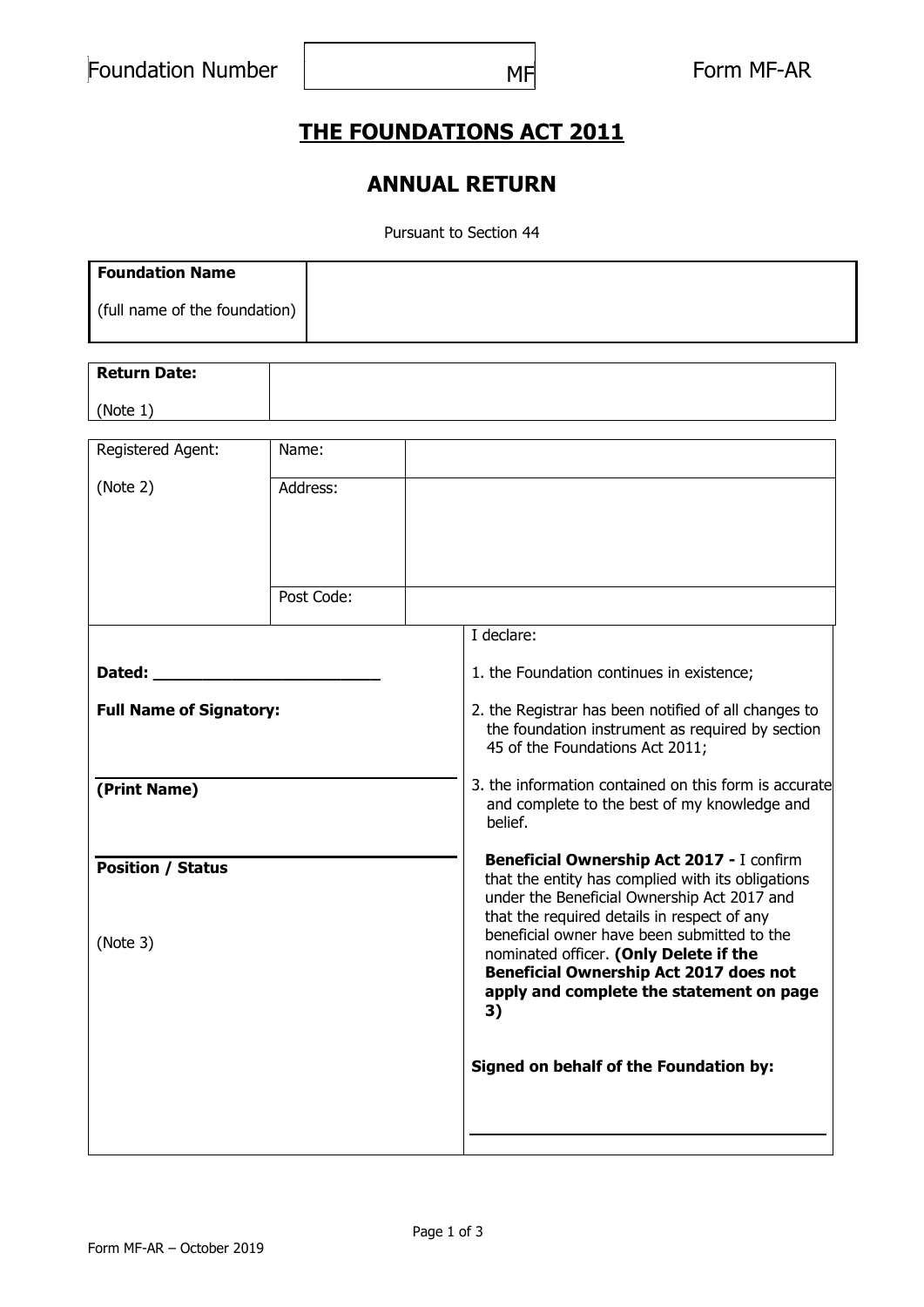| Presented By: | For Official Use only: |
|---------------|------------------------|
|               | Annual Return fee £    |
|               |                        |
|               |                        |

### **Notes**

- Note 1 The annual return must be made up to the foundations return date. The return date means the anniversary of the foundations establishment in the Isle of Man. If the foundation has continued into the Isle of Man, its return date will be the anniversary of its date of establishment in the Isle of Man.
- Note 2 The registered agent must hold a licence granted under the Financial Services Act 2008 which does not exclude acting as a registered agent.
- Note 3 The name of the person completing the declaration must be legible and the declaration must be dated.